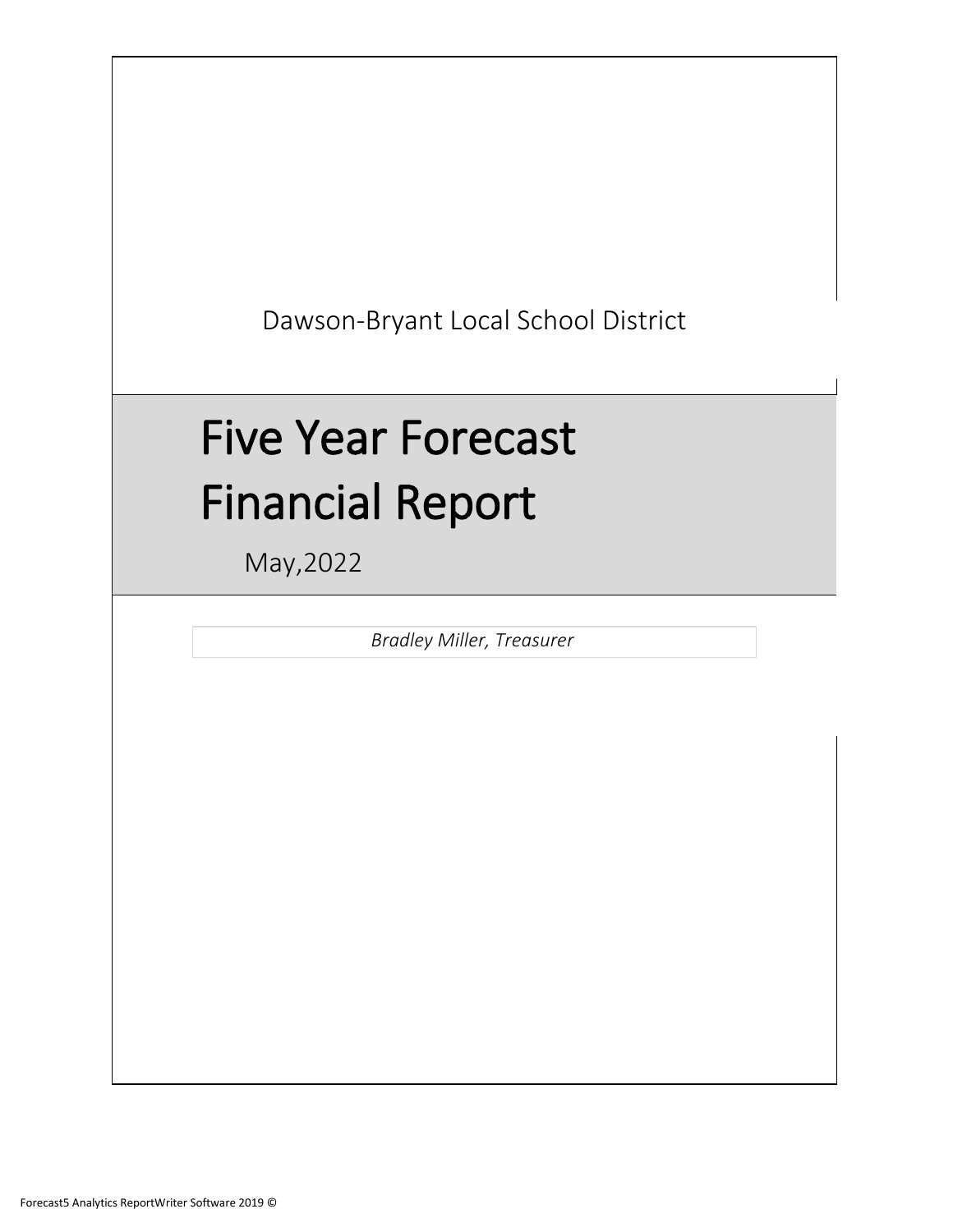Page

#### Table of Contents

| Table of Contents                                              | $\overline{2}$ |
|----------------------------------------------------------------|----------------|
| Forecast Summary                                               | 3              |
| Revenue Sources and Forecast Year-Over-Year Projected Overview | 4              |
| 1.010 - General Property Tax (Real Estate)                     | 5              |
| 1.020 - Public Utility Personal Property                       | 6              |
| 1.030 - Income Tax                                             | 7              |
| 1.035 - Unrestricted Grants-in-Aid                             | 8              |
| 1.040 & 1.045 - Restricted Grants-in-Aid                       | 9              |
| 1.050 - Property Tax Allocation                                | 10             |
| 1.060 - All Other Operating Revenues                           | 11             |
| 2.070 - Total Other Financing Sources                          | 12             |
| <b>Expenditures Overview</b>                                   | 13             |
| 3.010 - Personnel Services                                     | 14             |
| 3.020 - Employee Benefits                                      | 15             |
| 3.030 - Purchased Services                                     | 16             |
| 3.040 - Supplies and Materials                                 | 17             |
| 3.050 - Capital Outlay                                         | 18             |
| 3.060 - 4.060 - Intergovernmental & Debt                       | 19             |
| 4.300 - Other Objects                                          | 20             |
| 5.040 - Total Other Financing Uses                             | 21             |
| Five Year Forecast                                             | 22             |
|                                                                |                |

# Forecast Purpose/Objectives

Ohio Department of Education's purposes/objectives for the five-year forecast are:

- 1. To engage the local board of education and the community in the long range planning and discussions of financial issues facing the school district.
- 2. To serve as a basis for determining the school district's ability to sign the certificate required by O.R.C. §5705.412, commonly known as the "412 certificate."
- 3. To provide a method for the Department of Education and Auditor of State to identify school districts with potential financial problems.

Forecast Methodology - This forecast is prepared based upon historical trends and current factors. This information is then extrapolated into estimates for subsequent years. The forecast variables can change multiple times throughout the fiscal year and while cash flow monitoring helps to identify unexpected variances no process is guaranteed. The intent is to provide the district's financial trend over time and a roadmap for decisions aimed at encouraging financial sustainability and stability.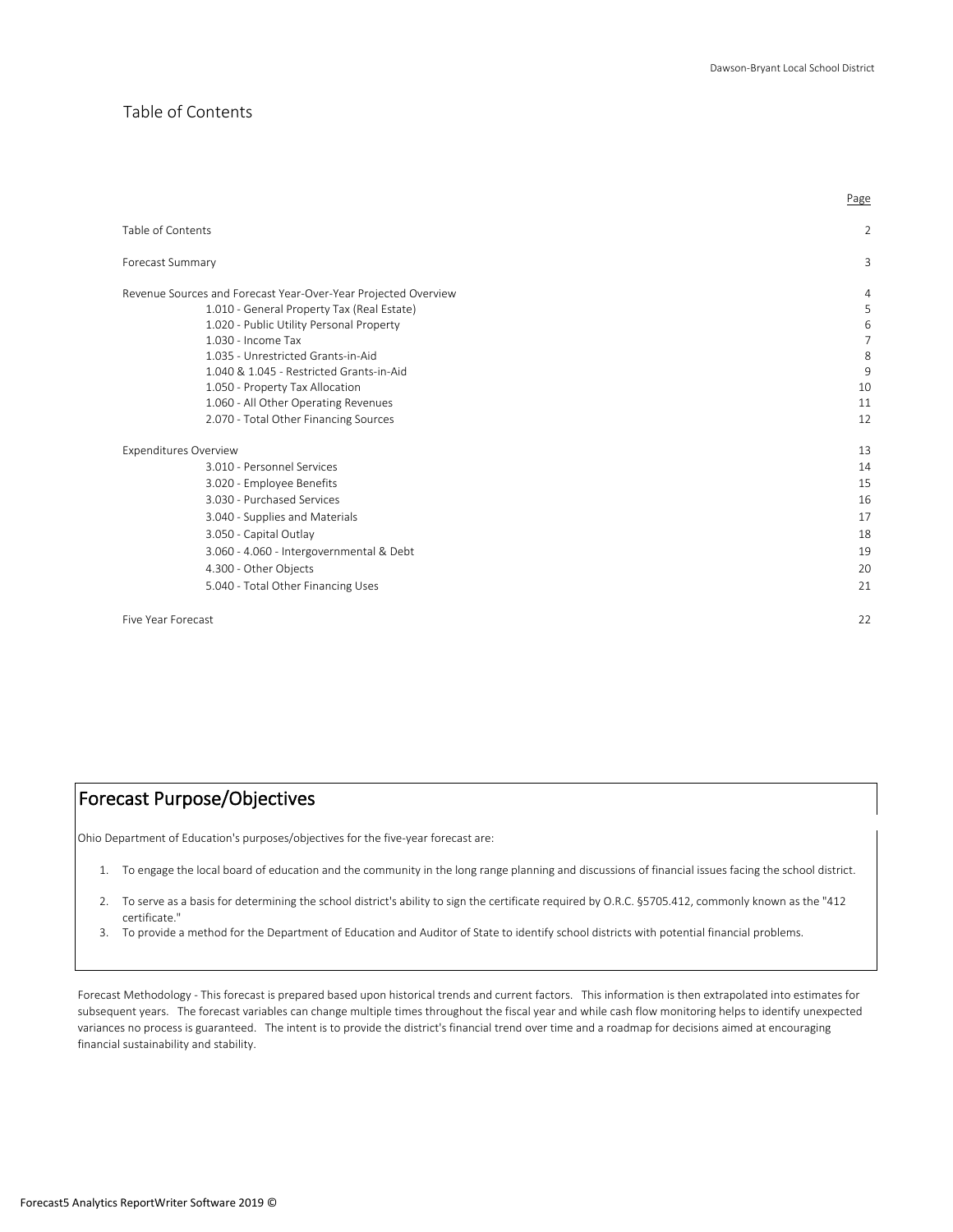

Note: Cash balance (Line 7.020) plus any existing levy modeled as renewed or new during the forecast.

| <b>Financial Forecast</b>                         | Fiscal Year<br>2022      | Fiscal Year<br>2023 | Fiscal Year<br>2024 | Fiscal Year<br>2025 | Fiscal Year<br>2026 |
|---------------------------------------------------|--------------------------|---------------------|---------------------|---------------------|---------------------|
|                                                   |                          |                     |                     |                     |                     |
| Beginning Balance (Line 7.010) Plus               | 7,657,822                | 7,897,550           | 8,327,361           | 8,842,885           | 9,135,402           |
| Renewal/New Levies Modeled                        |                          |                     |                     |                     |                     |
| + Revenue                                         | 14,688,897               | 15,253,968          | 15,961,055          | 16,321,379          | 17,239,754          |
| + Proposed Renew/Replacement Levies               | $\overline{\phantom{a}}$ | -                   | ٠                   |                     |                     |
| + Proposed New Levies                             | $\overline{\phantom{a}}$ |                     | -                   |                     |                     |
| - Expenditures                                    | (14, 449, 169)           | (14,824,158)        | (15, 445, 531)      | (16,028,862)        | (16, 476, 172)      |
| = Revenue Surplus or Deficit                      | 239,728                  | 429.810             | 515,524             | 292.517             | 763,582             |
| Line 7.020 Ending Balance with renewal/new levies | 7,897,550                | 8,327,361           | 8,842,885           | 9,135,402           | 9,898,984           |

#### Analysis Without Renewal Levies Included:

| ⊀evenue<br>' Deficit w/o<br>. Surplus or "<br>) Levies | 239,728 | 129.810       | $TAP$ $TQ$<br>215,524 | つロつ<br>ムジムルコエ | 763,582           |
|--------------------------------------------------------|---------|---------------|-----------------------|---------------|-------------------|
| Levies<br>Ending Balance w/c                           | 897.550 | 1.361<br>◡.◡∠ | 8.842.885             | 9.135.402     | 9.898.98<br>' 4X4 |

In FY 2022 a revenue surplus is expected. This means that expenditures are expected to be less than revenue by -\$239,728 in FY 2022. By the last year of the forecast, FY 2026, the district is expected to have a revenue surplus where expenditures are projected to be less than revenue by -\$763,582

The district's cash balance is positive at year-end in FY 2022 and is projected to improve by FY 2026

This forecast includes the Fair School Funding Plan (FSFP) adopted by Ohio starting in FY 2022. The district expects a combined impact of -\$181,568 in FY 2022. This forecast includes a CFO adjusted trend calculation of the FSFP impact using current information. As information changes the estimates will be updated. The district is considered a guarantee district in FY 2022. A detailed state funding supplement to this forecast has been prepared and should be reviewed and considered part of the forecast assumptions.

guarantee district in FY 2022.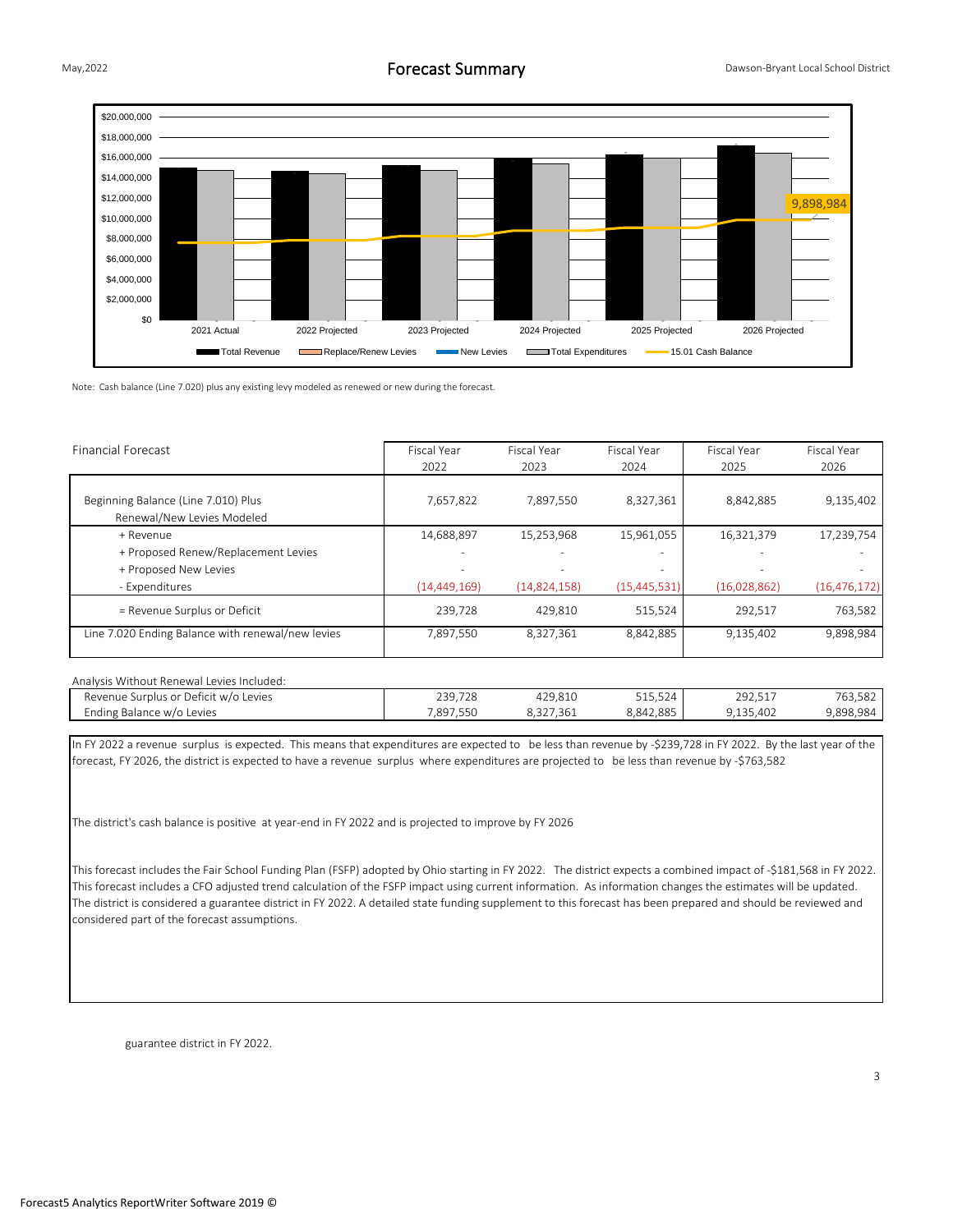

# Revenue Sources and Forecast Year-Over-Year Projected Overview



#### 5-Year Historical Actual Average Annual Dollar Change Compared to 5-year Projected

|                             | Historical  | Projected   | Projected   | Total revenue increased 1.65% or \$241,668 annually during the past |
|-----------------------------|-------------|-------------|-------------|---------------------------------------------------------------------|
|                             | Average     | Average     | Compared to | 5-Year period and is projected to increase 2.81% or \$446,540       |
|                             | Annual      | Annual      | Historical  | annually through FY2026. State Funding has the most projected       |
|                             | \$\$ Change | \$\$ Change | Variance    | average annual variance compared to the historical average at       |
| Real Estate                 | 26.875      | 3.822       |             | (\$23,054) \$574,079                                                |
| Public Utility              | \$15,013    | \$143.756   | \$128,743   |                                                                     |
| Income Tax                  | \$0         | \$0         | \$0         |                                                                     |
| State Funding               | \$73.787    | 647.866     | \$574.079   |                                                                     |
| Prop Tax Alloc              | \$919       | \$345       | (5575)      |                                                                     |
| All Othr Op Rev             | \$96.826    | (5349.566)  | (5446,392)  |                                                                     |
| Other Sources               | \$28,248    | \$318       | (527, 929)  |                                                                     |
|                             |             |             |             |                                                                     |
| Total Average Annual Change | 241,668     | 446,540     | \$204.873   |                                                                     |
|                             | 1.65%       | 2.81%       | 1.16%       |                                                                     |

Note: Expenditure average annual change is projected

\$340,829 to be > On an annual average basis, expenditures are projected to grow slower than revenue.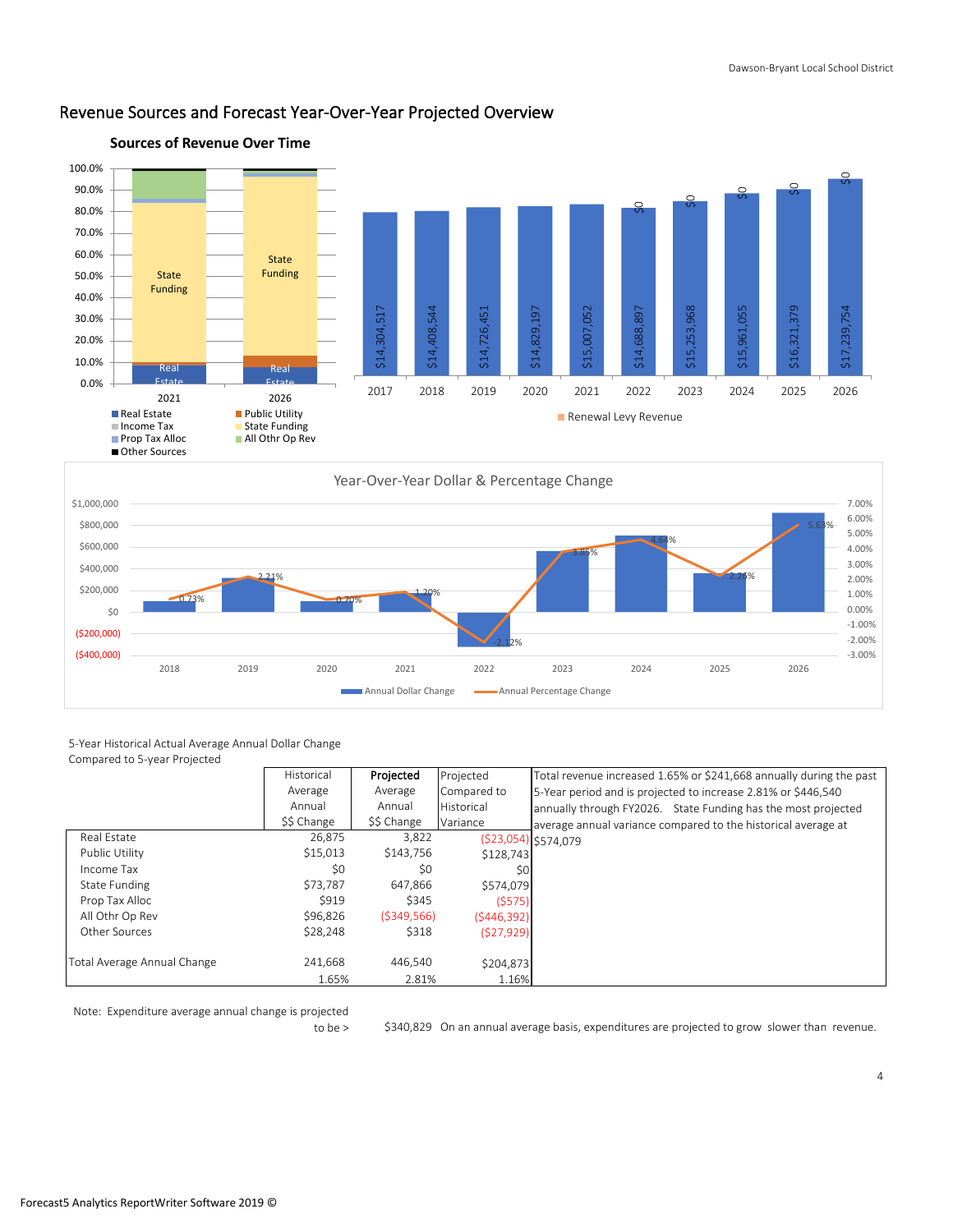## 1.010 - General Property Tax (Real Estate)

Revenue collected from taxes levied by a school district by the assessed valuation of real property using effective tax rates for class I (residential/agricultural) and class II (business).





|                                     | Values. Tax Rates and Gross Collections | <b>Gross Collection Rate</b> |        |               |        |                          |       |
|-------------------------------------|-----------------------------------------|------------------------------|--------|---------------|--------|--------------------------|-------|
| Tax Yr<br>Valuation<br>Value Change |                                         | Class I Rate                 | Change | Class II Rate | Change | Including Delinguencies  |       |
| 2020                                | 75.846.970                              | (258.480)                    | 20.09  |               | 20.23  |                          | 99.4% |
| 2021                                | 76.358.460                              | 511.490                      | 20.00  | (0.09)        | 20.02  | (0.22)                   | 99.7% |
| 2022                                | 78.383.460                              | 2.025.000                    | 20.00  |               | 20.00  | (0.02)                   | 997%  |
| 2023                                | 78.258.460                              | (125,000)                    | 20.05  | 0.05          | 20.00  | $\overline{\phantom{a}}$ | 99.7% |
| 2024                                | 78.133.460                              | (125.000)                    | 20.10  | 0.05          | 20.00  |                          | 99.7% |
| 2025                                | 80.458.460                              | 2,325,000                    | 20.00  | (0.10)        | 20.00  |                          | 99.7% |

Annual Dollar Change  $\longrightarrow$  Annual Percentage Change

Real estate property tax revenue accounts for 8.69% of total revenue. Class I or residential/agricultural taxes make up approximately 95.61% of the real estate property tax revenue. The Class I tax rate is 20. mills in tax year 2021. The projections reflect an average gross collection rate of 99.7% annually through tax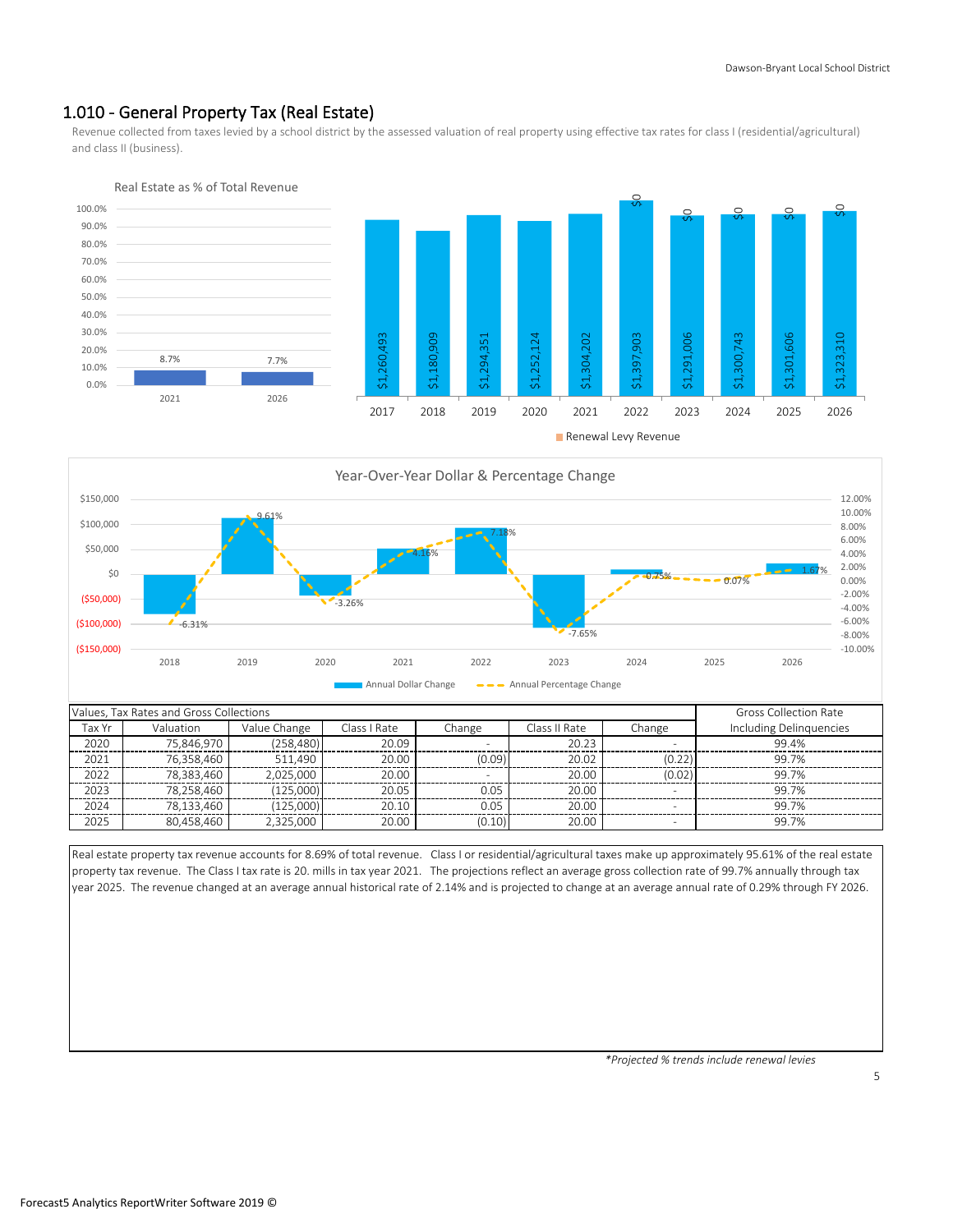## 1.020 - Public Utility Personal Property

Revenue generated from public utility personal property valuations multiplied by the district's full voted tax rate.





| Values and Tax Rates |            |              | <b>Gross Collection Rate</b> |                          |                         |
|----------------------|------------|--------------|------------------------------|--------------------------|-------------------------|
| Tax Year             | Valuation  | Value Change | Full Voted Rate              | Change                   | Including Delinguencies |
| 2020                 | 10.704.130 | 170.850      | 20.60                        | -                        | 100.0%                  |
| 2021                 | 44.730.500 | 34.026.370   | 20.60                        | ۰                        | 100.0%                  |
| 2022                 | 44.980.500 | 250.000      | 20.60                        | -                        | 100.0%                  |
| 2023                 | 45,230,500 | 250,000      | 20.60                        | $\overline{\phantom{a}}$ | 100.0%                  |
| 2024                 | 45,480,500 | 250,000      | 20.60                        | -                        | 100.0%                  |
| 2025                 | 45,730,500 | 250.000      | 20.60                        | ۰                        | 100.0%                  |

The public utility personal property tax revenue is generated from the personal property values, additions, and depreciation reported by the utility companies. This category currently makes up 1.47% of total district revenue. The property is taxed at the full voted tax rate which in tax year 2021 is 20.6 mills. The forecast is modeling an average gross collection rate of 100.00%. The revenue changed historically at an average annual dollar amount of \$15,013 and is projected to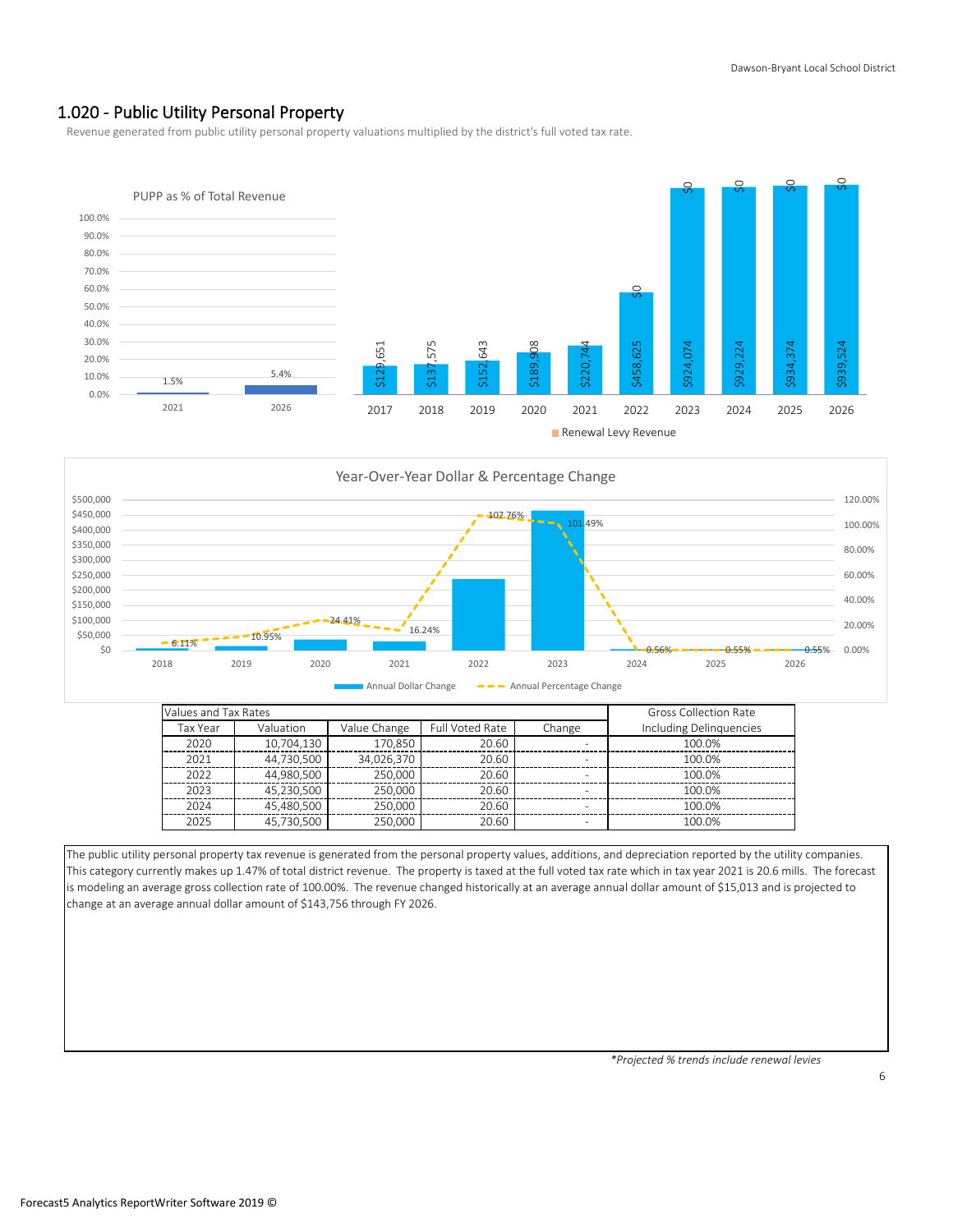## 1.030 - No Income Tax

Revenue collected from income tax earmarked specifically to support schools with a voter approved tax by residents of the school district; separate from federal, state and municipal income taxes.





| The district does not have an income tax levy. |
|------------------------------------------------|
|                                                |
|                                                |
|                                                |
|                                                |
|                                                |
|                                                |
|                                                |
|                                                |
|                                                |
|                                                |
|                                                |
|                                                |
|                                                |

*\*Projected % trends include renewal levies*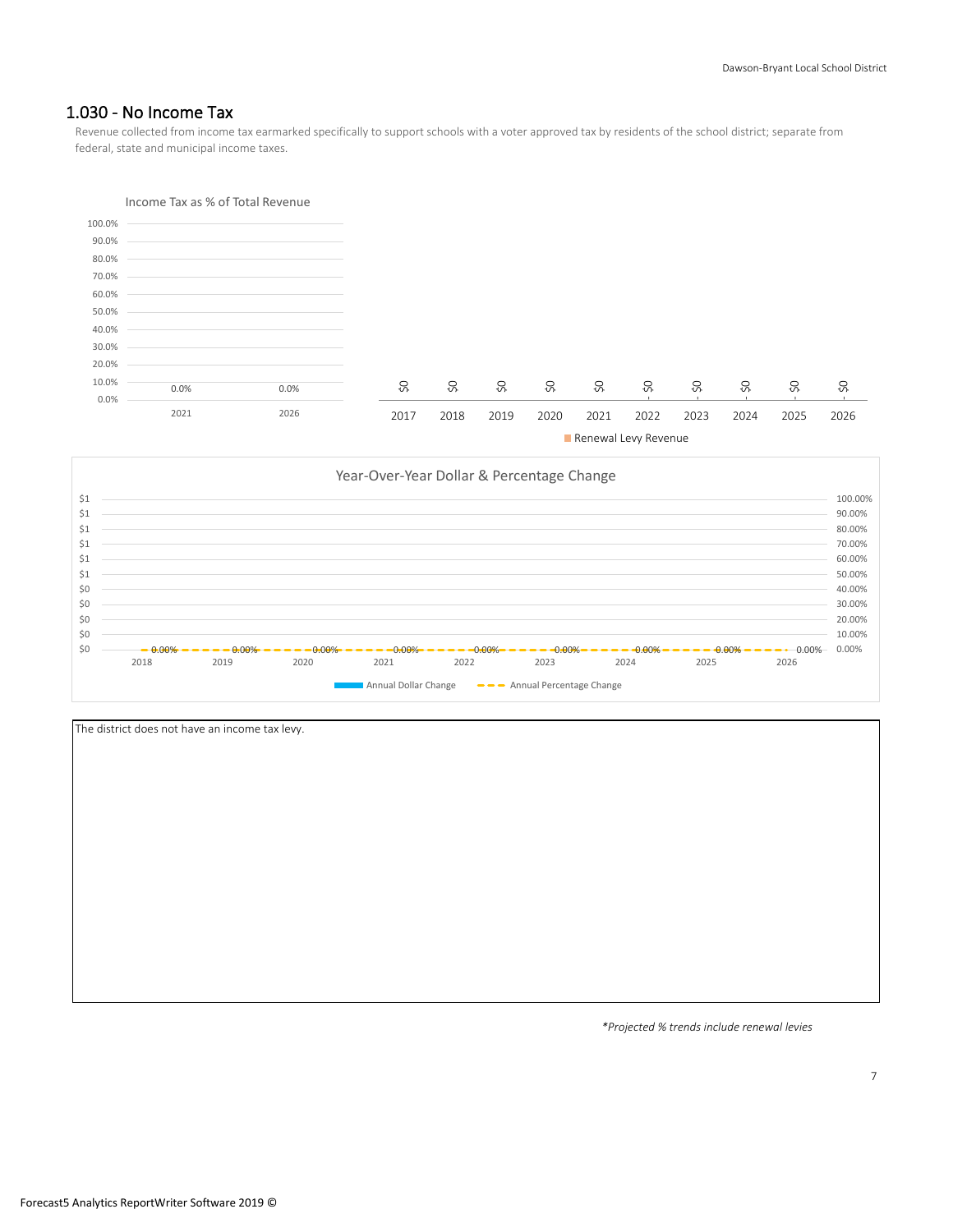#### 1.035 - Unrestricted Grants-in-Aid

Funds received through the State Foundation Program with no restriction.







Beginning in FY 2022 Ohio adopted the Fair School Funding Plan (FSFP). Funding is driven by a base cost methodology that incorporates the four components identified as necessary to the education process. The Base Cost is currently calculated for two years using a statewide average from historical actual data.

For Dawson-Bryant Local School District the calculated Base Cost total is \$8,110,488 in FY 2022.

The state's share of the calculated Base Cost total is \$6,791,569 or \$5,885 per pupil.

The FSFP change to district educated enrollment could be lower than the district's historical formula funded enrollment but also potentially reduces tuition cost. In FY 2021, the district had approximately \$803,661 in possible tuition cost reductions. These reductions will be reflected in the purchased services expenditure note.

Forecast5 Analytics ReportWriter Software 2019 ©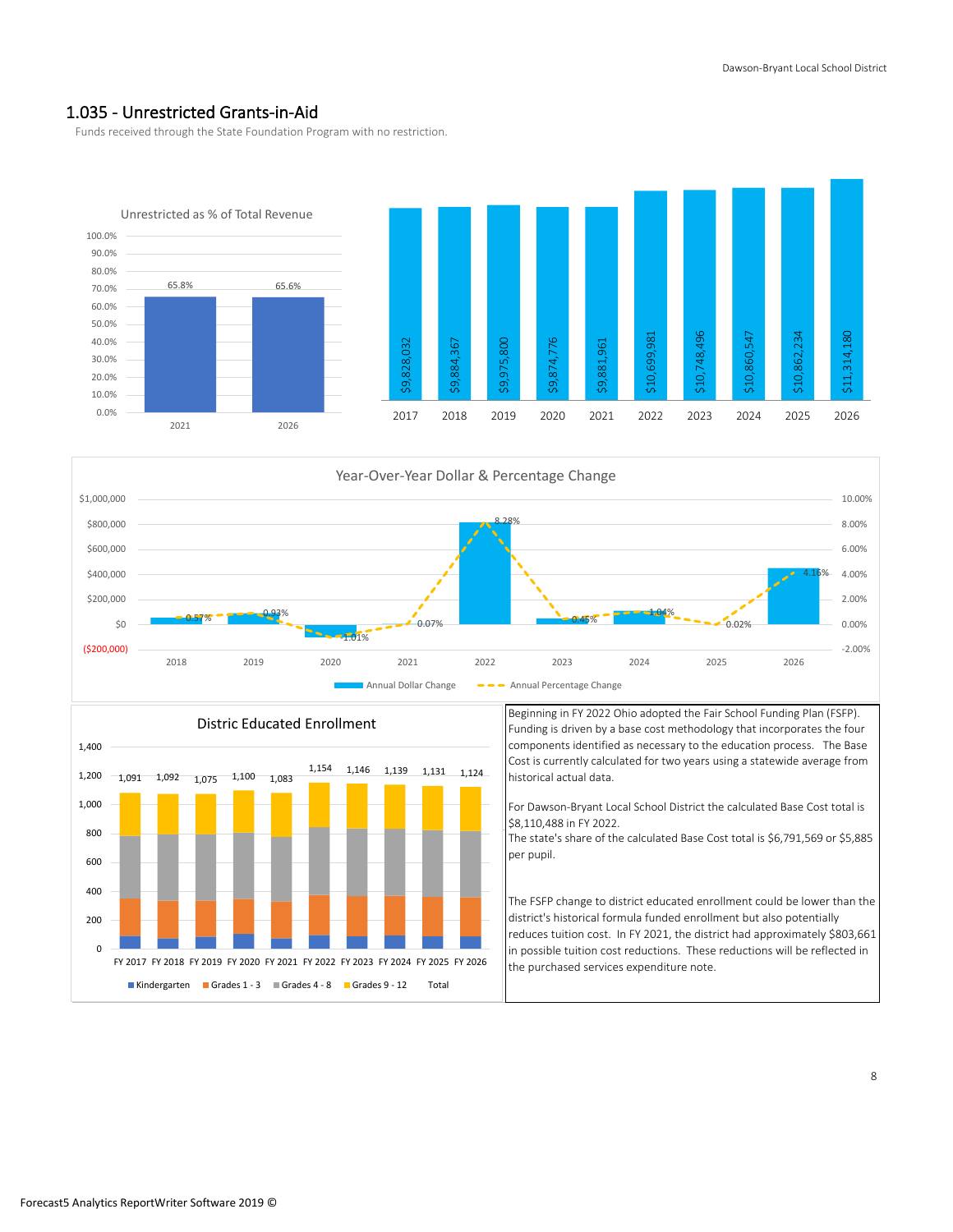## 1.040 & 1.045 - Restricted Grants-in-Aid

Funds received through the State Foundation Program or other allocations that are restricted for specific purposes.





Restricted aid is the portion of state per pupil funding that must be classifed as restricted use. Historically the district's restricted state aid changed annually on average by \$14,283 and is projected to change annually on average by \$361,422. Restricted funds represent 8.20% of total revenue. Starting in FY 2022 the district's Success & Wellness funding is considered restricted, the state's share of this funding is recorded as restricted is \$313,494. This funding has implications on general fund expenditures in that certain spending now occuring in a fund external to the general fund could shift to the general fund. The expenditures in this forecast are adjusted to reflect this change.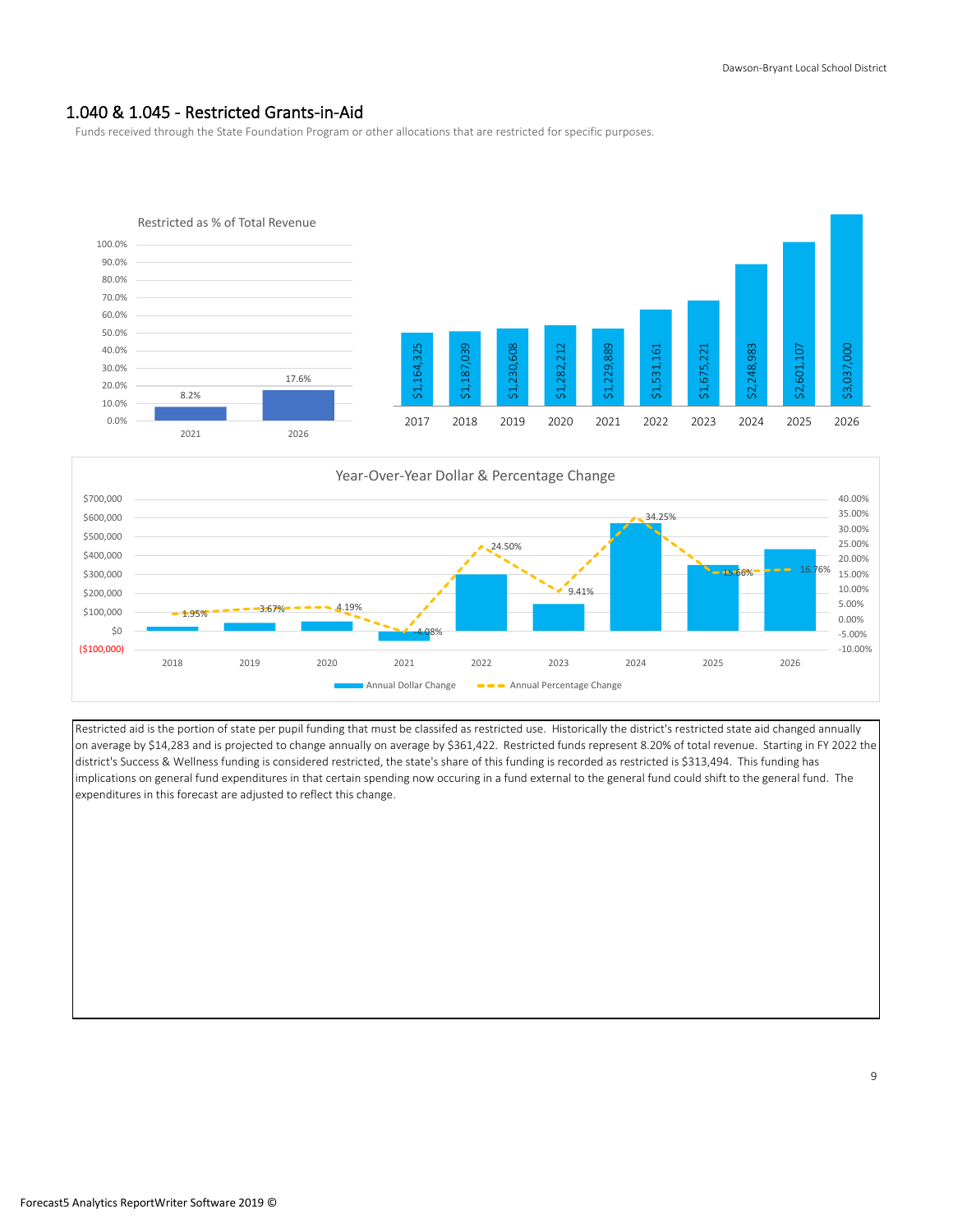## 1.050 - Property Tax Allocation

Includes funds received for Tangible Personal Property Tax Reimbursement, Electric Deregulation, Homestead and Rollback.





Property tax allocation primarily consists of reimbursements from the state of Ohio for local taxpayer credits or reductions. The state reduces the local taxpayer's tax bill with a 10% rollback credit, and 2.5% owner-occupied rollback credit, plus a homestead credit for qualifying taxpayers. In FY 2022, approximately 11.3% local residential property taxes will be reimbursed by the state in the form of rollback credits and approximately 6.1% will be reimbursed in the form of qualifying homestead exemption credits.

*\*Projected % trends include renewal levies*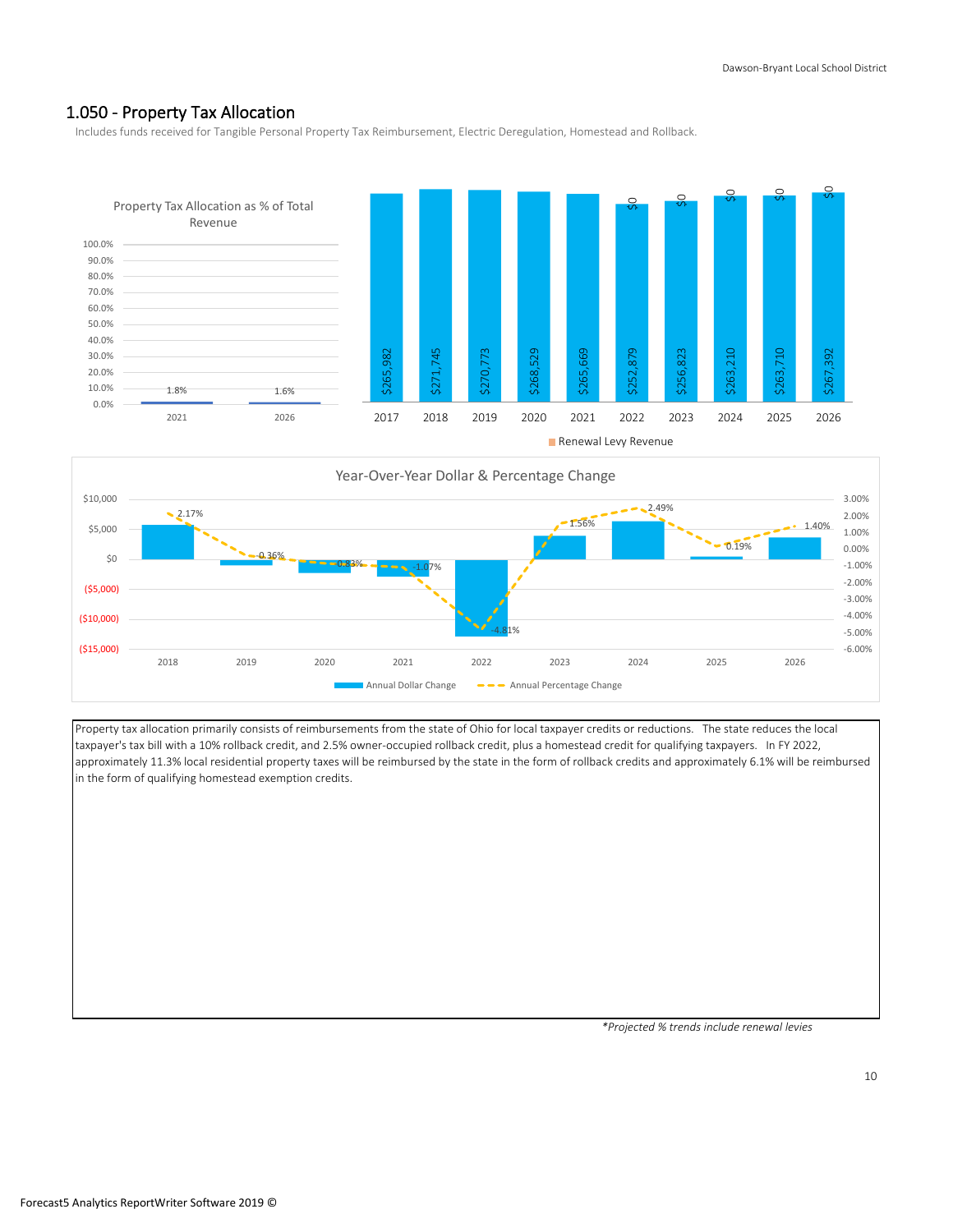## 1.060 - All Other Operating Revenues

Operating revenue sources not included in other lines; examples include tuition, fees, earnings on investments, rentals, and donations.





Other revenue includes tuition received by the district for non-resident students educated by the district. It also includes interest income, payments in lieu of taxes, and miscellaneous revenue. The historical average annual change was \$96,826. The projected average annual change is -\$349,566 through FY 2026. The FSFP includes per pupil funding for any open enrollment in students the district is educating. This revenue, if any, was recorded in 'other revenue' prior to FY 2022. Fiscal year 2022 and beyond will not include any open enrollment in revenue.The district posted revenue code 1227 open enrollment in revenue of \$1,667,884 in FY 2021.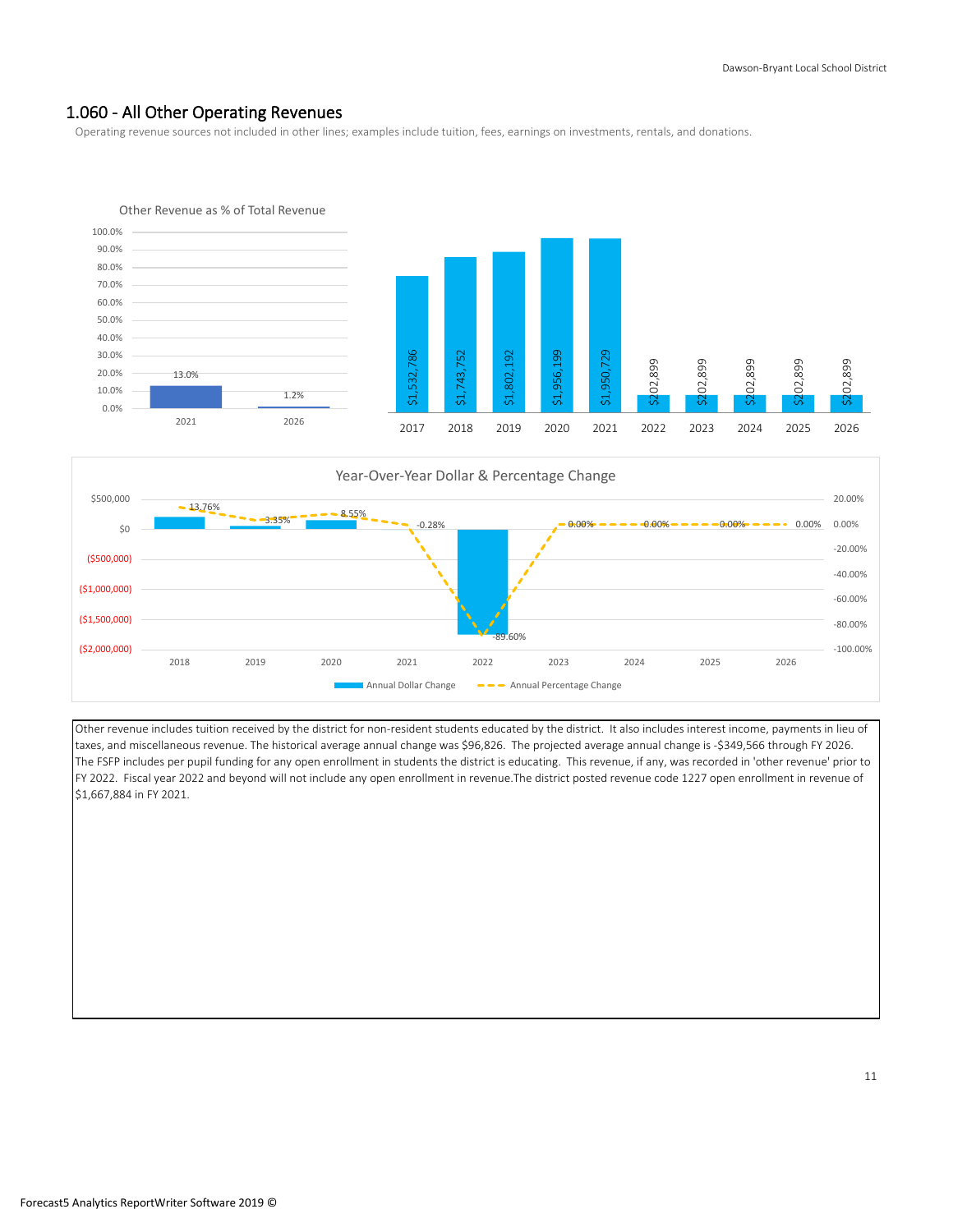## 2.070 - Total Other Financing Sources

Includes proceeds from sale of notes, state emergency loans and advancements, operating transfers-in, and all other financing sources like sale and loss of assets, and refund of prior year expenditures.





|                             |         |         | FORECASTED |         |         |         |  |  |
|-----------------------------|---------|---------|------------|---------|---------|---------|--|--|
|                             | 2021    | 2022    | 2023       | 2024    | 2025    | 2026    |  |  |
| Transfers In                | 153.858 | 140.000 | 150.000    | 150.000 | 150.000 | 150.000 |  |  |
| Advances In                 |         | $\,$    |            | -       |         |         |  |  |
| All Other Financing Sources |         | 5,449   | 5,449      | 5.449   | 5,449   | 5,449   |  |  |

Other sources includes revenue that is generally classified as non-operating. Return advances-in are the most common revenue source. In FY 2021 the district receipted \$0 as advances-in and is projecting advances of \$0 in FY 2022. The district also receives other financing sources such as refund of prior year expenditures in this category. The district is projecting that all other financing sources will be \$5,449 in FY 2022 and average \$5,449 annually through FY 2026.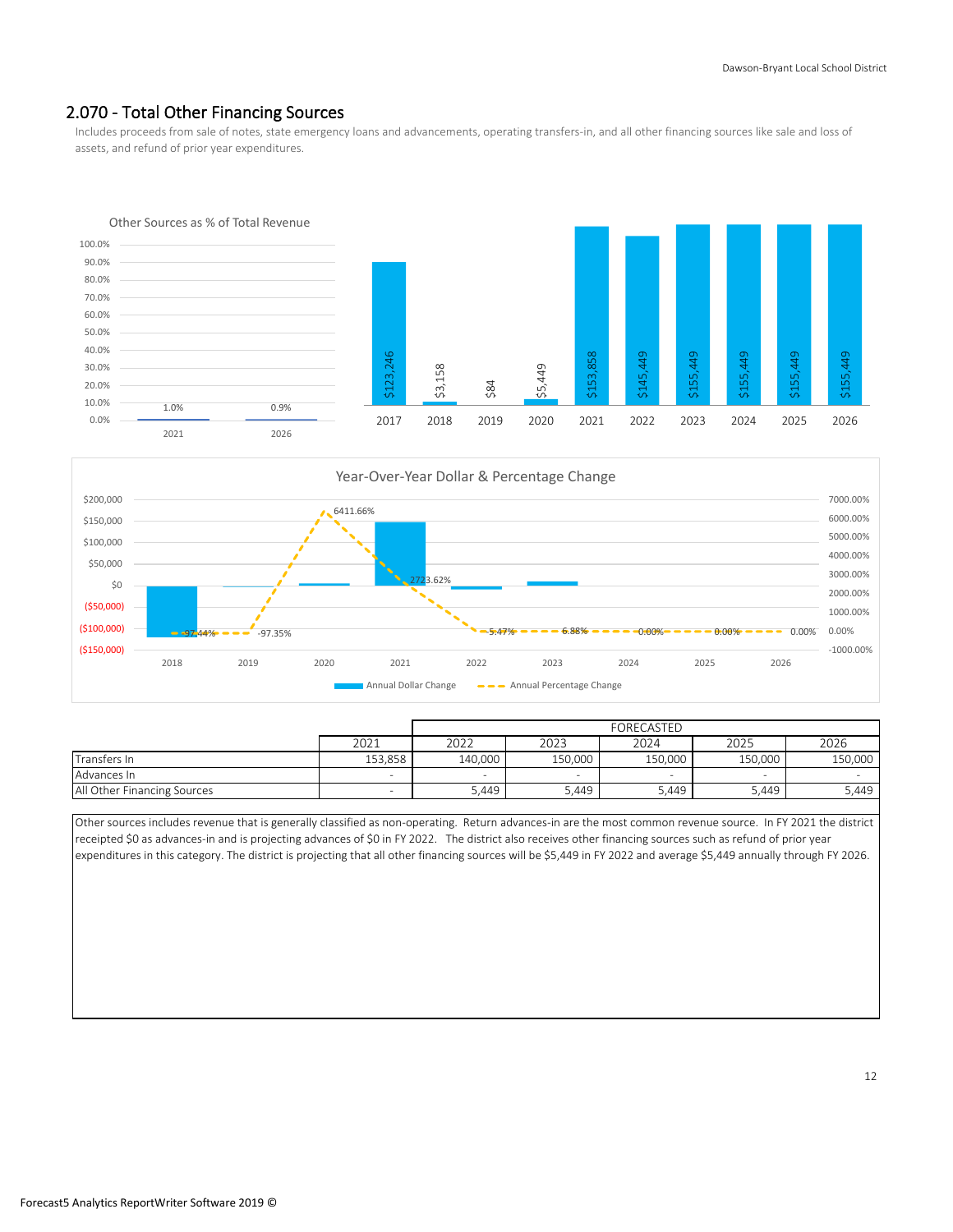

#### Expenditure Categories and Forecast Year-Over-Year Projected Overview



5-Year Historical Actual Average Annual Dollar Change Compared to 5-Year Projected

|                             | Historical  | Projected   | Projected   | Total expenditures increased 2.67% or \$379,502 annually during the |
|-----------------------------|-------------|-------------|-------------|---------------------------------------------------------------------|
|                             | Average     | Average     | Compared to | past 5-Year period and is projected to increase 2.31% or \$340,829  |
|                             | Annual      | Annual      | Historical  | annually through FY2026. Other Uses has the largest projected       |
|                             | \$\$ Change | \$\$ Change | Variance    | average annual variance compared to the historical average at       |
| Salaries                    | 269.886     | 287,389     |             | \$17,503 \$73,672.                                                  |
| <b>Benefits</b>             | \$156,110   | \$145,679   | (510, 431)  |                                                                     |
| <b>Purchased Services</b>   | (598, 989)  | (5117,300)  | (518, 311)  |                                                                     |
| Supplies & Materials        | \$61,700    | \$8,700     | (553,000)   |                                                                     |
| Capital Outlay              | \$8.025     | (56,666)    | (514, 691)  |                                                                     |
| Intergov & Debt             | \$0         | \$0         | \$0         |                                                                     |
| Other Objects               | \$33,425    | \$10        | (533, 414)  |                                                                     |
| Other Uses                  | (550, 655)  | \$23,017    | \$73,672    |                                                                     |
| Total Average Annual Change | \$379,502   | \$340,829   | (538, 672)  |                                                                     |
|                             | 2.67%       | 2.31%       | $-0.36%$    |                                                                     |

Note: Revenue average annual change is projected to

 $be > $446,540$ 

On an annual average basis, revenues are projected to grow faster than expenditures.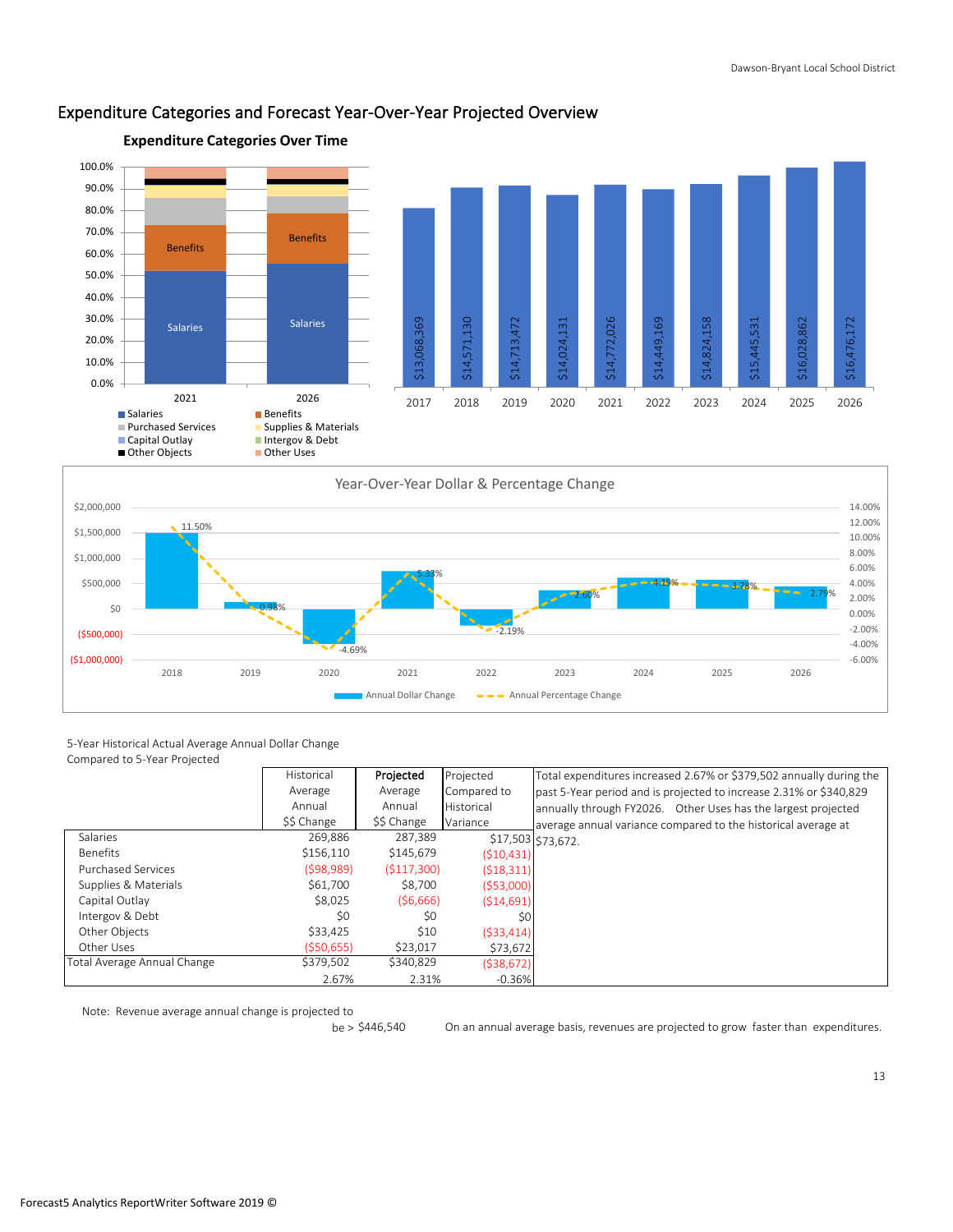#### 3.010 - Personnel Services

Employee salaries and wages, including extended time, severance pay, supplemental contracts, etc.





Salaries represent 52.26% of total expenditures and increased at a historical average annual rate of 3.73% or \$269,886. This category of expenditure is projected to grow at an annual average rate of 3.44% or \$287,389 through FY 2026. The projected average annual rate of change is - 0.29% less than the five year historical annual average.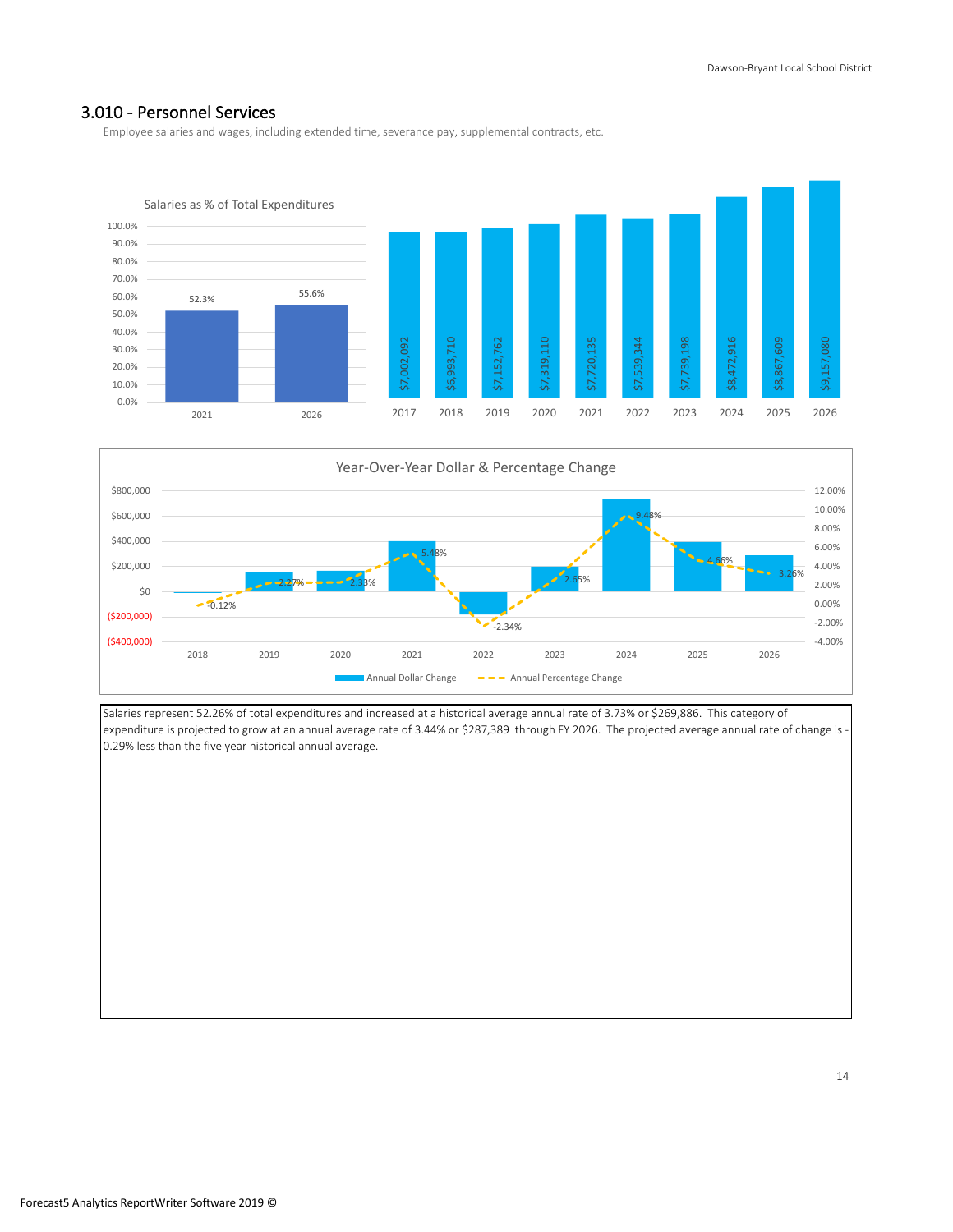#### 3.020 - Employees' Benefits

Retirement for all employees, Workers Compensation, early retirement incentives, Medicare, unemployment, pickup on pickup, and all healthrelated insurances.





Benefits represent 21.03% of total expenditures and increased at a historical average annual rate of 5.40% This category of expenditure is projected to grow at an annual average rate of 4.25% through FY 2026. The projected average annual rate of change is -1.15% less than the five year historical annual average.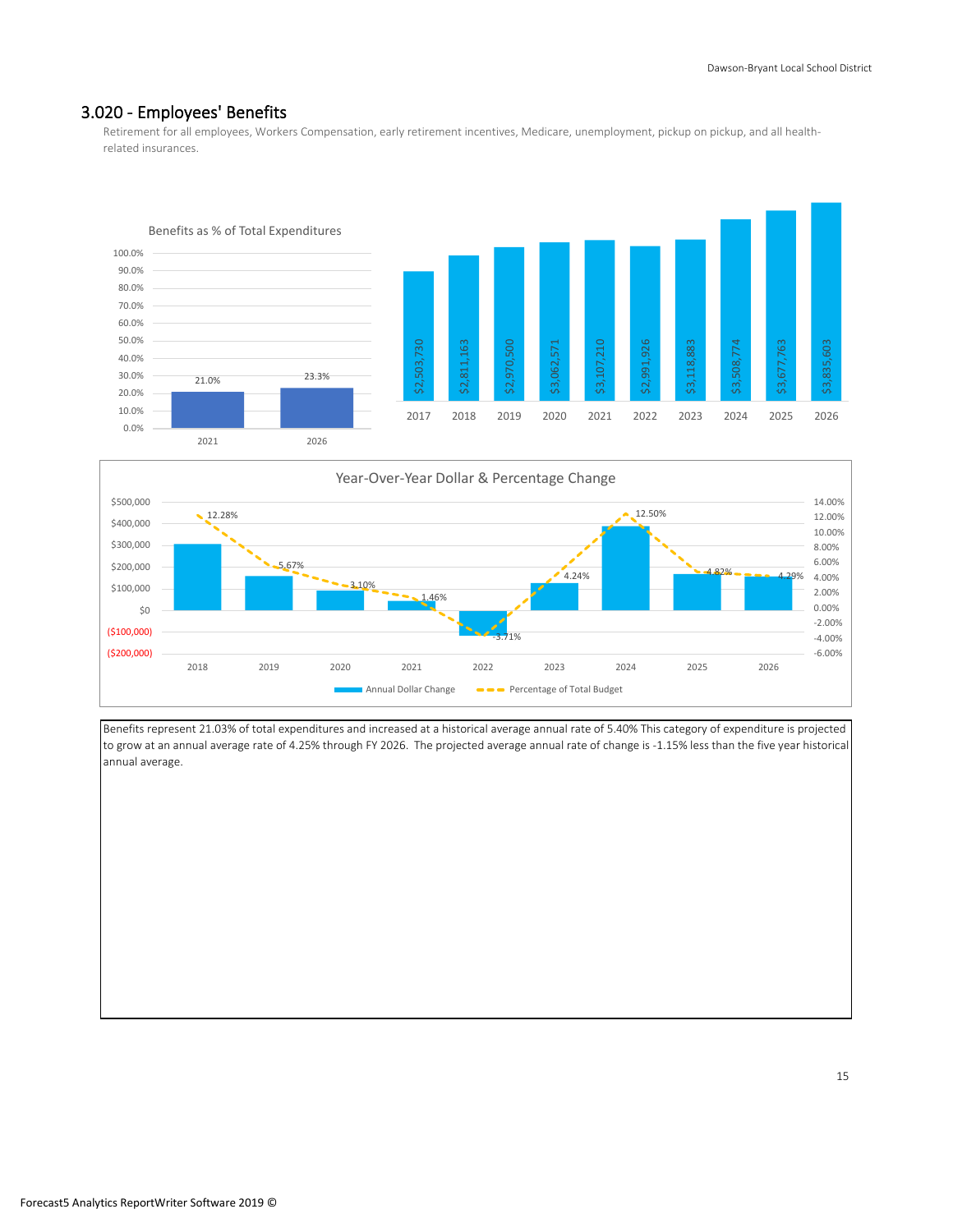#### 3.030 - Purchased Services

Amounts paid for personal services rendered by personnel who are not on the payroll of the school district, expenses for tuition paid to other districts, utilities costs and other services which the school district may purchase.







Purchased Services represent 12.50% of total expenditures and decreased at a historical average annual rate of -4.68%. This category of expenditure is projected to decrease at an annual average rate of - 9.40% through FY 2026 The FSFP funds only district educated enrollment thereby reducing tuition cost for open enrollment out, community schools, STEM, and scholarships starting in FY 2022. In FY 2021 these costs totaled \$803,661. The graph to the left reflects the difference between past formula enrolled compared to actual district educated.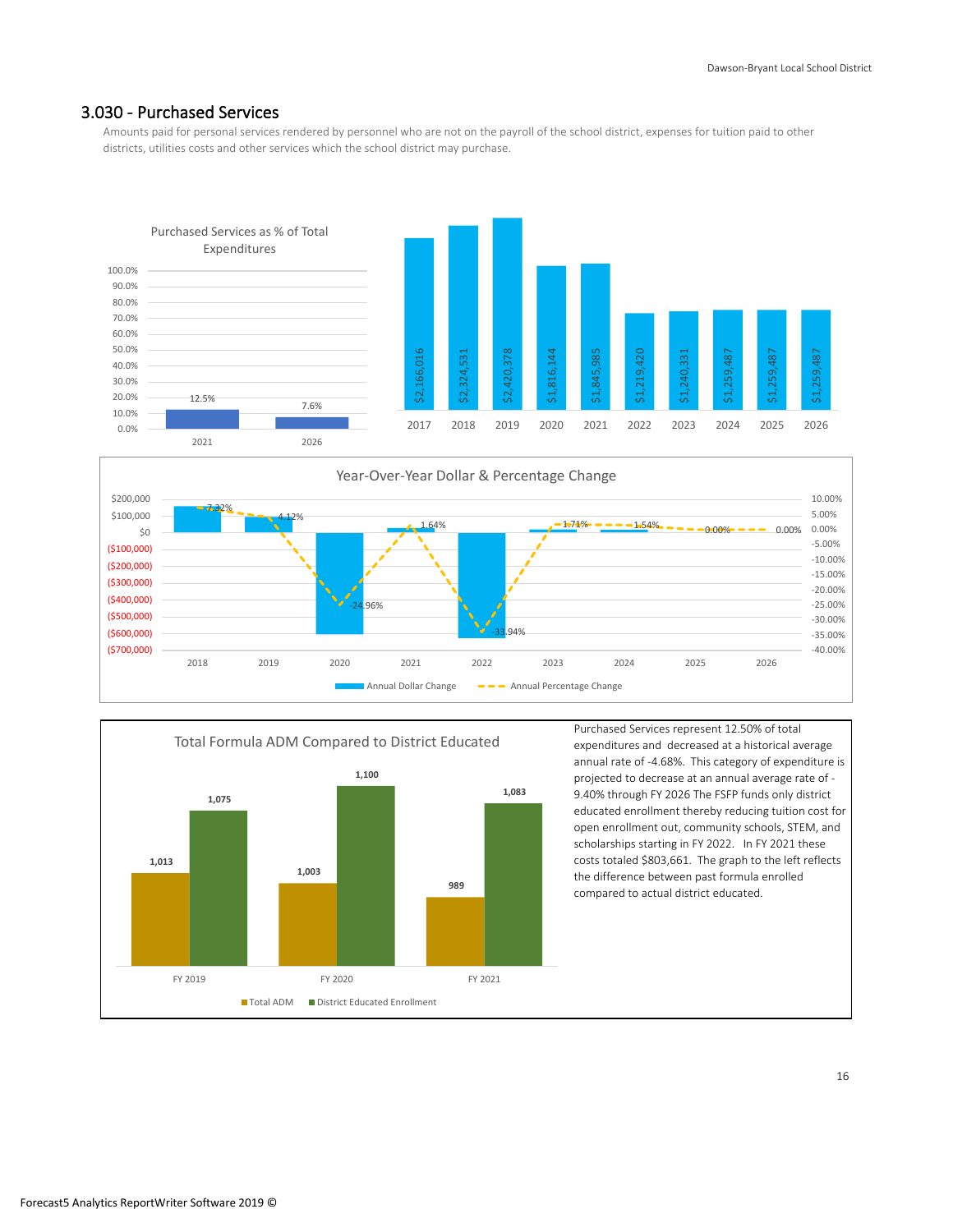#### 3.040 - Supplies & Materials

Expenditures for general supplies, instructional materials including textbooks and media material, bus fuel and tires, and all other maintenance supplies.





Supplies & Materials represent 5.73% of total expenditures and increased at a historical average annual rate of 8.70%. This category of expenditure is projected to grow at an annual average rate of 1.01% through FY 2026. The projected average annual rate of change is -7.69% less than the five year historical annual average.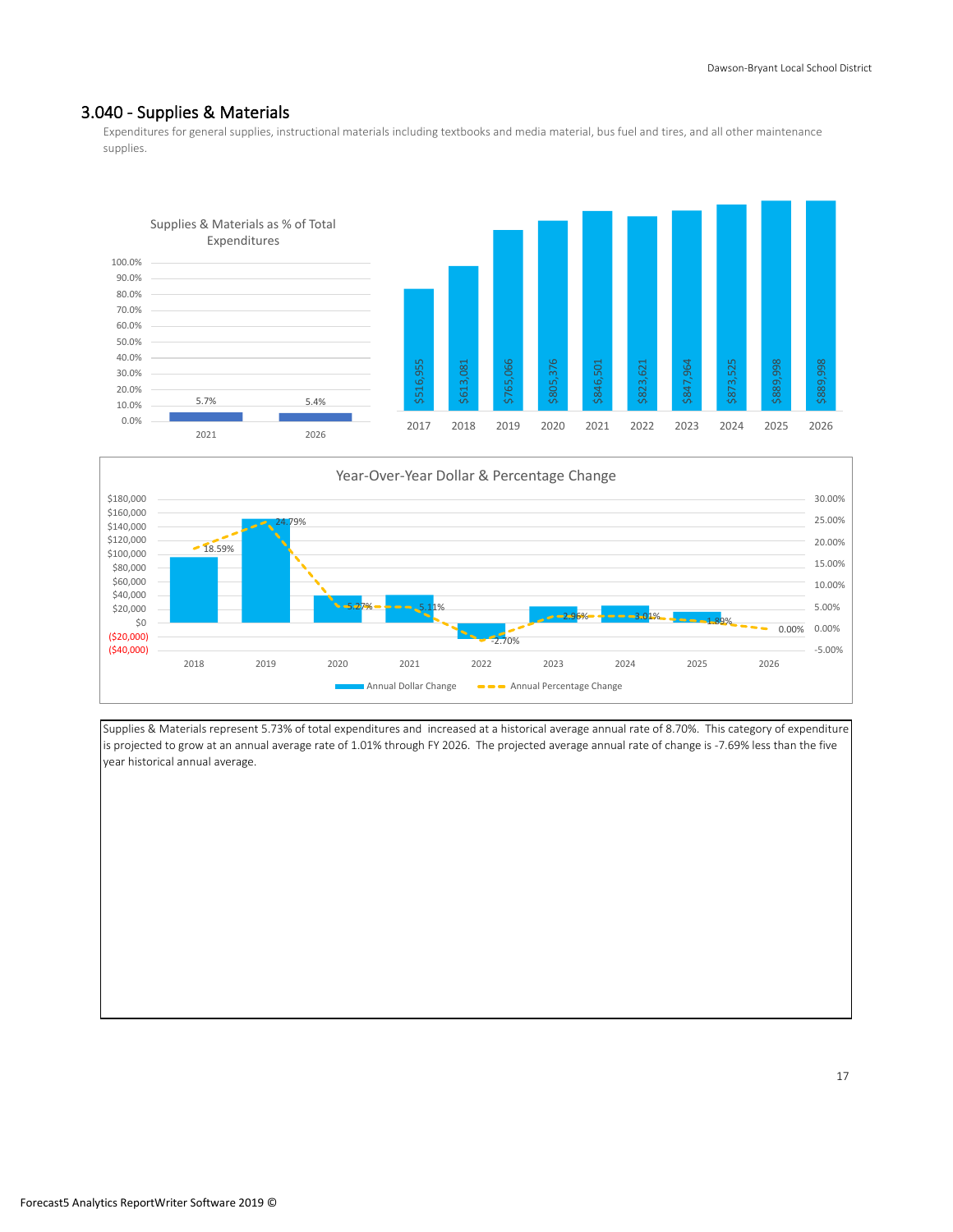#### 3.050 - Capital Outlay

This line includes expenditures for items having at least a five-year life expectancy, such as land, buildings, improvements of grounds, equipment, computers/technology, furnishings, and buses.





Capital Outlay represent 0.40% of total expenditures and increased at a historical average annual amount of \$8,025. This category of expenditure is projected to decrease at an annual average rate of -\$6,666 through FY 2026. The projected average annual change is less than the five year historical annual average.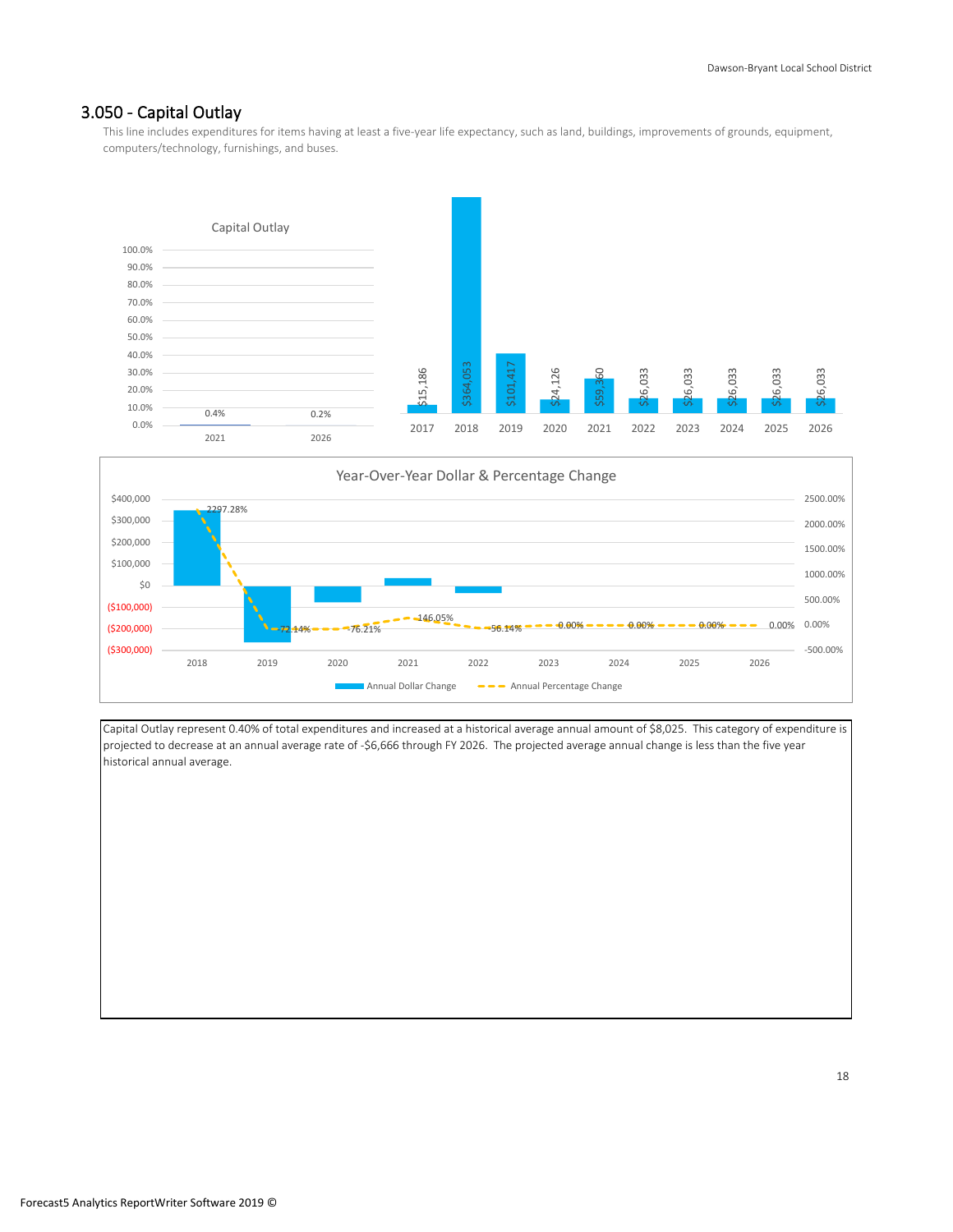#### 3.060-4.060 - Intergovernmental & Debt

These lines account for pass through payments, as well as monies received by a district on behalf of another governmental entity, plus principal and interest payments for general fund borrowing.

#### Debt as % of Total Expenditures



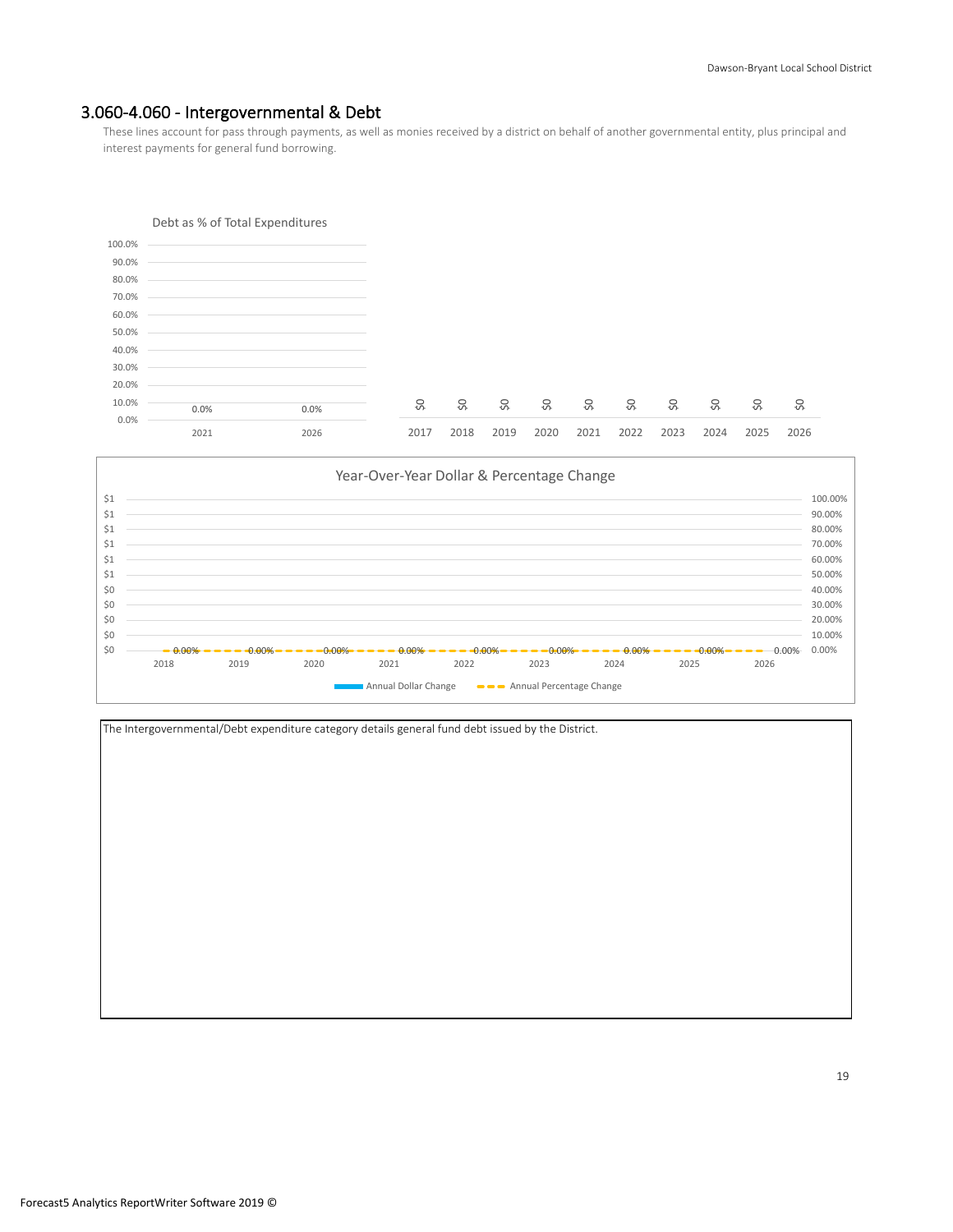#### 4.300 - Other Objects

Primary components for this expenditure line are membership dues and fees, ESC contract deductions, County Auditor/Treasurer fees, audit expenses, and election expenses.





Other Objects represent 2.82% of total expenditures and increased at a historical average annual rate of 7.29%. This category of expenditure is projected to grow at an annual average rate of 0.00% through FY 2026. The projected average annual rate of change is -7.28% less than the five year historical annual average.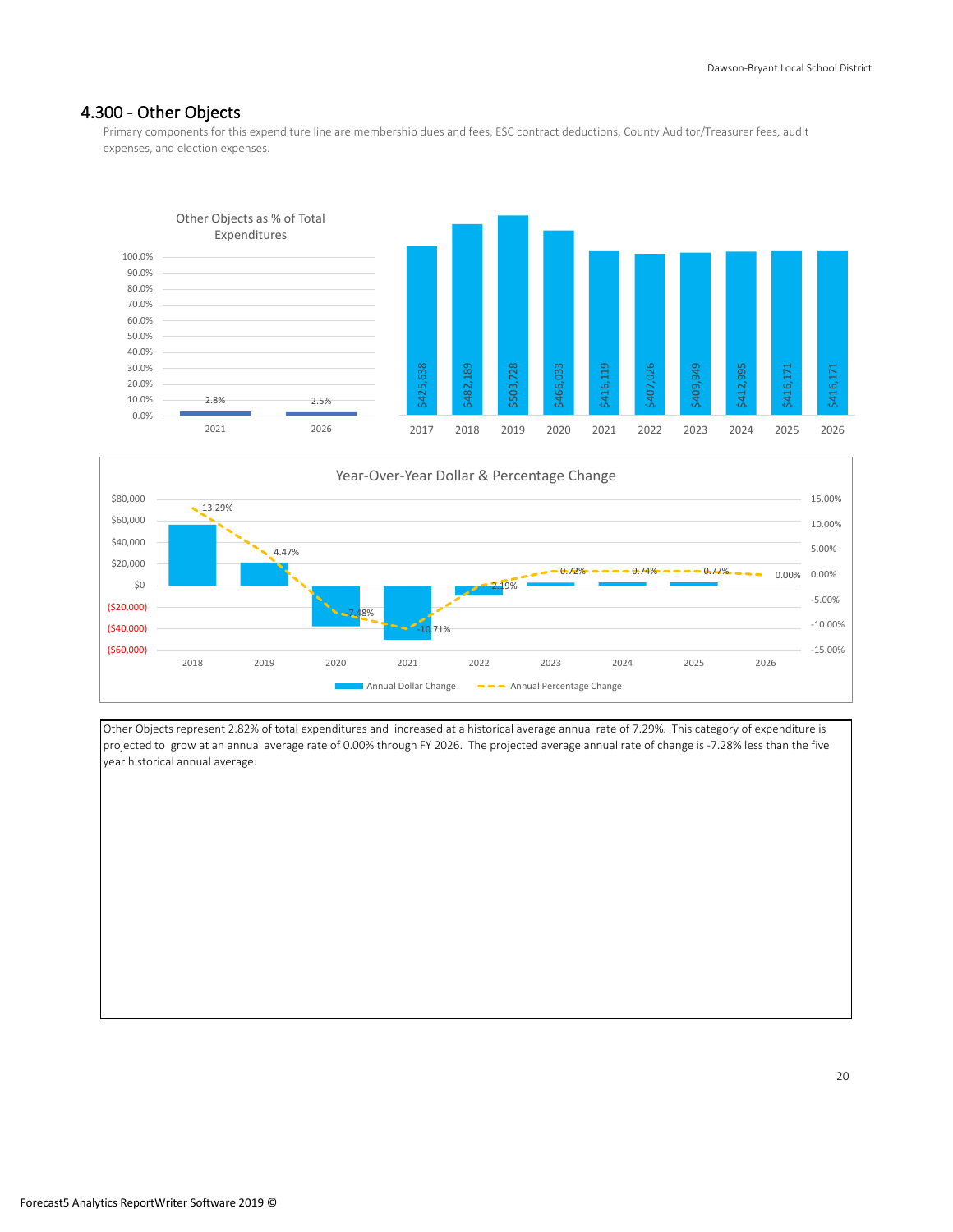#### 5.040 - Total Other Financing Uses

Operating transfers-out, advances out to other funds, and all other general fund financing uses.





|                      |                          | FORECASTED                           |           |         |         |         |  |  |
|----------------------|--------------------------|--------------------------------------|-----------|---------|---------|---------|--|--|
|                      | 2021                     | 2026<br>2023<br>2025<br>2022<br>2024 |           |         |         |         |  |  |
| Transfers Out        | 776.716                  | 1.441.800                            | 1,441,800 | 891.800 | 891.800 | 891.800 |  |  |
| Advances Out         | $\overline{\phantom{a}}$ |                                      | -         |         | -       |         |  |  |
| Other Financing Uses |                          |                                      |           |         |         |         |  |  |

Other uses includes expenditures that are generally classified as non-operating. It is typically in the form of advances-out which are then repaid into the general fund from the other district funds. In FY 2021 the district had no advances-out and has no advances-out forecasted through FY 2026. The district can also move general funds permanently to other funds and as the schedule above presents, the district has transfers forecasted through FY 2026. The table above presents the district's planned advances and transfers. The district can also have other uses of funds which is reflected in the table above.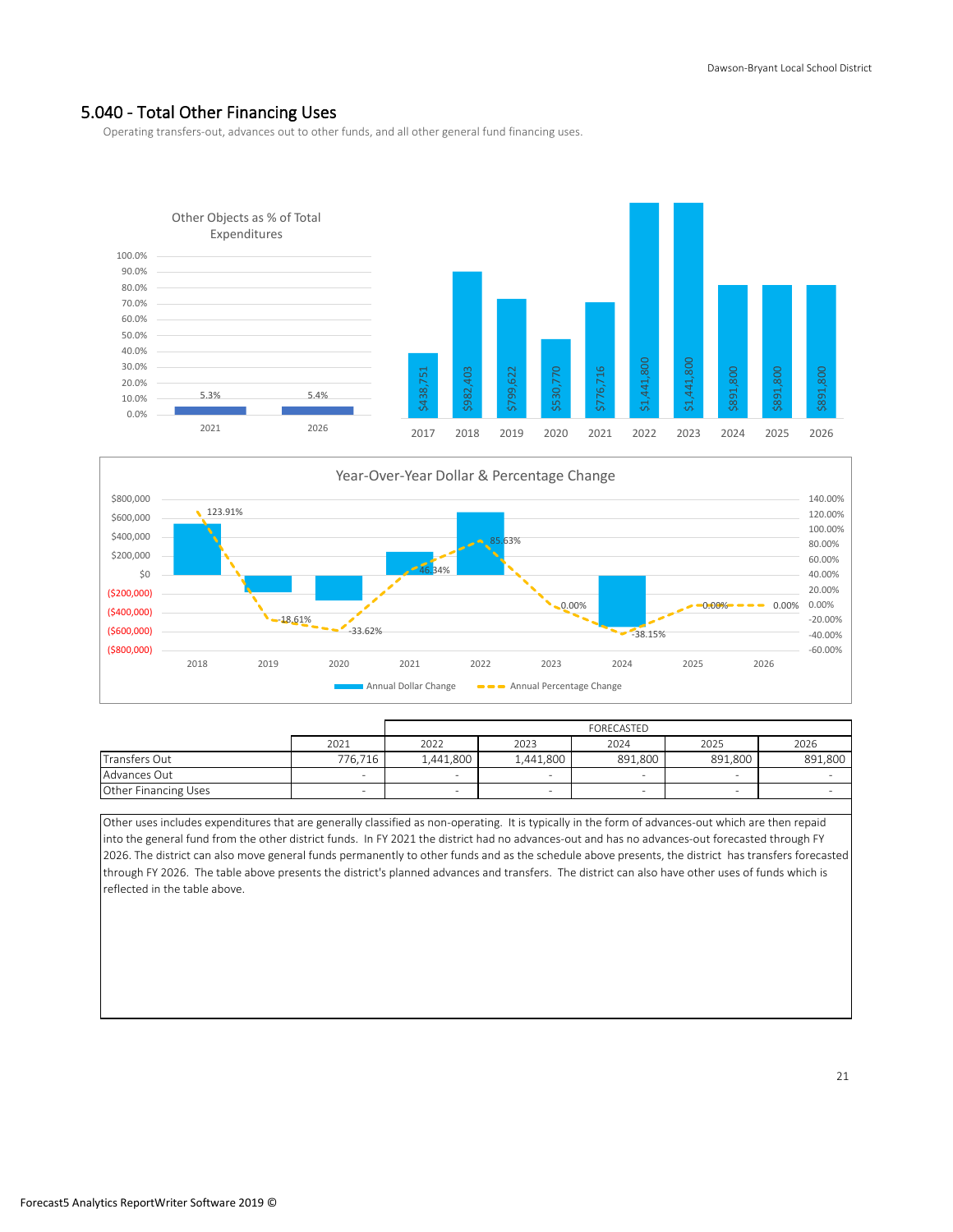# Dawson-Bryant Local School District

Five Year Forecast

|                                                                | Actual         |              |            | <b>FORECASTED</b> |                |            |
|----------------------------------------------------------------|----------------|--------------|------------|-------------------|----------------|------------|
| Fiscal Year:                                                   | 2021           | 2022         | 2023       | 2024              | 2025           | 2026       |
| Revenue:                                                       |                |              |            |                   |                |            |
| 1.010 - General Property Tax (Real Estate)                     | 1,304,202      | 1,397,903    | 1,291,006  | 1,300,743         | 1,301,606      | 1,323,310  |
| 1.020 - Public Utility Personal Property                       | 220,744        | 458,625      | 924,074    | 929,224           | 934,374        | 939,524    |
| 1.030 - Income Tax                                             |                | ÷            |            |                   |                |            |
| 1.035 - Unrestricted Grants-in-Aid                             | 9,881,961      | 10,699,981   | 10,748,496 | 10,860,547        | 10,862,234     | 11,314,180 |
| 1.040 - Restricted Grants-in-Aid                               | 1,229,889      | 1,531,161    | 1,675,221  | 2,248,983         | 2,601,107      | 3,037,000  |
| 1.050 - Property Tax Allocation                                | 265,669        | 252,879      | 256,823    | 263,210           | 263,710        | 267,392    |
| 1.060 - All Other Operating Revenues                           | 1,950,729      | 202.899      | 202,899    | 202,899           | 202,899        | 202,899    |
| 1.070 - Total Revenue                                          | 14,853,194     | 14,543,448   | 15,098,519 | 15,805,606        | 16,165,930     | 17,084,305 |
| <b>Other Financing Sources:</b>                                |                |              |            |                   |                |            |
| 2.010 - Proceeds from Sale of Notes                            |                |              |            |                   |                |            |
| 2.020 - State Emergency Loans and Adv                          |                |              |            |                   |                |            |
| 2.040 - Operating Transfers-In                                 | 153,858        | 140,000      | 150,000    | 150,000           | 150,000        | 150,000    |
| 2.050 - Advances-In                                            | $\overline{a}$ |              |            |                   | $\overline{a}$ |            |
| 2.060 - All Other Financing Sources                            |                | 5,449        | 5,449      | 5,449             | 5,449          | 5,449      |
| 2.070 - Total Other Financing Sources                          | 153,858        | 145,449      | 155,449    | 155,449           | 155,449        | 155,449    |
| 2.080 - Total Rev & Other Sources                              | 15,007,052     | 14,688,897   | 15,253,968 | 15,961,055        | 16,321,379     | 17,239,754 |
| <b>Expenditures:</b>                                           |                |              |            |                   |                |            |
| 3.010 - Personnel Services                                     | 7,720,135      | 7,539,344    | 7,739,198  | 8,472,916         | 8,867,609      | 9,157,080  |
| 3.020 - Employee Benefits                                      | 3,107,210      | 2,991,926    | 3,118,883  | 3,508,774         | 3,677,763      | 3,835,603  |
| 3.030 - Purchased Services                                     | 1,845,985      | 1,219,420    | 1,240,331  | 1,259,487         | 1,259,487      | 1,259,487  |
| 3.040 - Supplies and Materials                                 | 846,501        | 823,621      | 847,964    | 873,525           | 889,998        | 889,998    |
| 3.050 - Capital Outlay                                         | 59,360         | 26,033       | 26,033     | 26,033            | 26,033         | 26,033     |
|                                                                |                |              |            |                   |                |            |
| Intergovernmental & Debt Service                               |                |              |            |                   |                |            |
| 4.300 - Other Objects                                          | 416,119        | 407,026      | 409,949    | 412,995           | 416,171        | 416,171    |
| 4.500 - Total Expenditures                                     | 13,995,310     | 13,007,369   | 13,382,358 | 14,553,731        | 15,137,062     | 15,584,372 |
| <b>Other Financing Uses</b>                                    |                |              |            |                   |                |            |
| 5.010 - Operating Transfers-Out                                | 776,716        | 1,441,800    | 1,441,800  | 891,800           | 891,800        | 891,800    |
| 5.020 - Advances-Out                                           |                |              |            |                   |                |            |
| 5.030 - All Other Financing Uses                               |                |              |            |                   |                |            |
| 5.040 - Total Other Financing Uses                             | 776,716        | 1,441,800    | 1,441,800  | 891,800           | 891,800        | 891,800    |
| 5.050 - Total Exp and Other Financing Uses                     | 14,772,026     | 14,449,169   | 14,824,158 | 15,445,531        | 16,028,862     | 16,476,172 |
|                                                                |                |              |            |                   |                |            |
| 6.010 - Excess of Rev Over/(Under) Exp                         | 235,026        | 239,728      | 429,810    | 515,524           | 292,517        | 763,582    |
| 7.010 - Cash Balance July 1 (No Levies)                        |                |              |            |                   |                |            |
| 7.020 - Cash Balance June 30 (No Levies)                       | 7,422,796      | 7,657,822    | 7,897,550  | 8,327,361         | 8,842,885      | 9,135,402  |
|                                                                | 7,657,822      | 7,897,550    | 8,327,361  | 8,842,885         | 9,135,402      | 9,898,984  |
|                                                                |                | Reservations |            |                   |                |            |
| 8.010 - Estimated Encumbrances June 30                         |                |              |            |                   |                |            |
| 9.080 - Reservations Subtotal                                  |                |              |            |                   |                |            |
|                                                                |                |              |            |                   | 9,135,402      | 9,898,984  |
| 10.010 - Fund Bal June 30 for Cert of App                      | 7,657,822      | 7,897,550    | 8,327,361  | 8,842,885         |                |            |
| Rev from Replacement/Renewal Levies                            |                |              |            |                   |                |            |
| 11.010 & 11.020 - Renewal Levies                               |                |              |            |                   |                |            |
| 11.030 - Cumulative Balance of Levies                          |                |              |            |                   |                |            |
| 12.010 - Fund Bal June 30 for Cert of Obligations              | 7,657,822      | 7,897,550    | 8,327,361  | 8,842,885         | 9,135,402      | 9,898,984  |
| <b>Revenue from New Levies</b><br>13.010 & 13.020 - New Levies |                |              |            |                   |                |            |
| 13.030 - Cumulative Balance of New Levies                      |                |              |            |                   |                |            |
| 15.010 - Unreserved Fund Balance June 30                       | 7,657,822      | 7,897,550    | 8,327,361  | 8,842,885         | 9,135,402      | 9,898,984  |
|                                                                |                |              |            |                   |                |            |